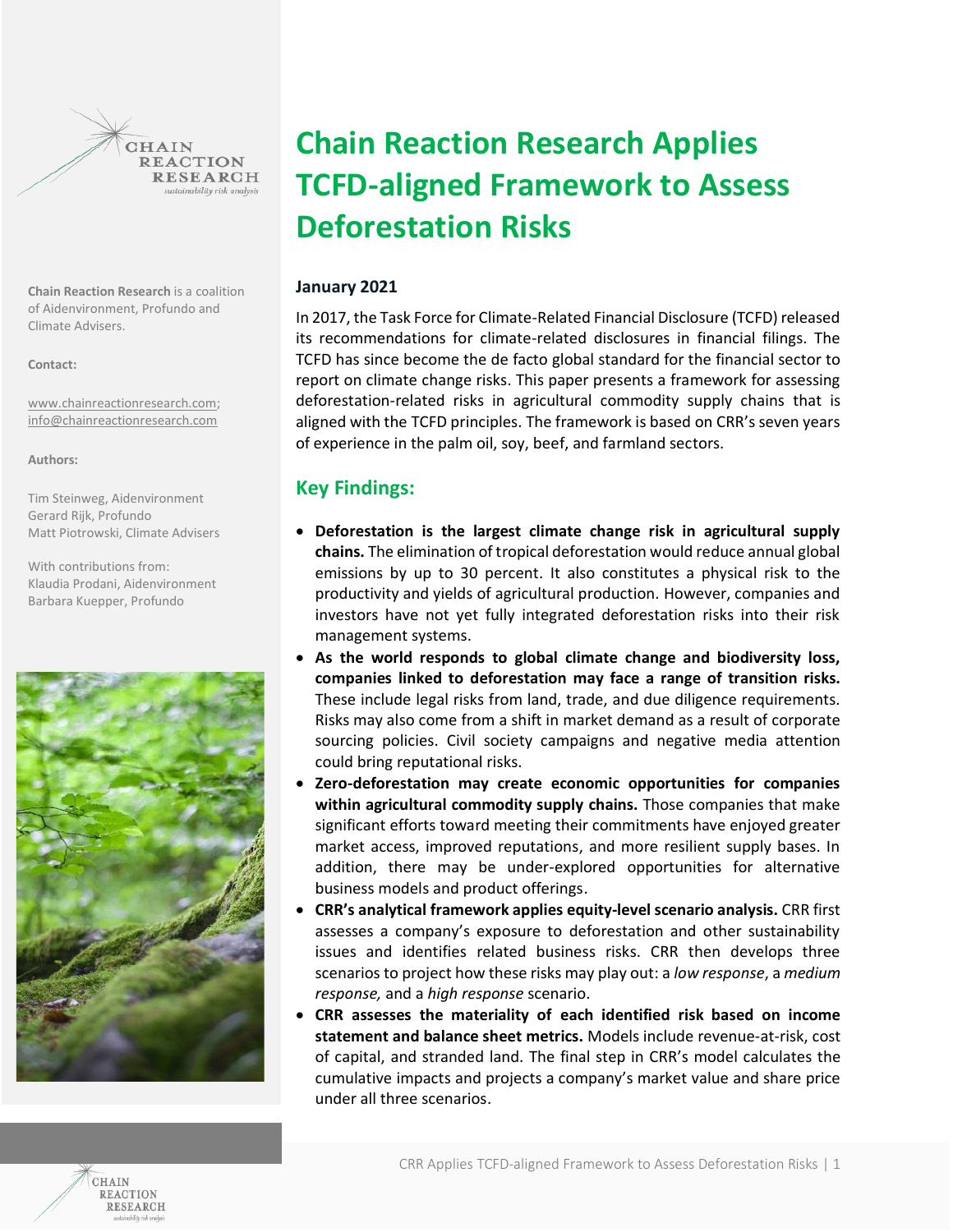# **TCFD recommendations and their use by companies and financiers**

**In 2017, the Financial Stability Board's Task Force for Climate-Related Financial Disclosure [\(TCFD\)](https://www.fsb-tcfd.org/) released a set of recommendations for climate-related disclosures in financial filings.** Its [recommendations](https://www.fsb-tcfd.org/wp-content/uploads/2017/06/FINAL-2017-TCFD-Report-11052018.pdf) represent the most robust framework to disclose the financial materiality of climate risks and opportunities. The TCFD recommendations are designed to capture consistent, useful, and forward-looking information to assist financial markets in their understanding of the financial implications of climate change. Enhanced and coherent disclosure of climate-related risks and opportunities provides investors with the information needed to undertake robust and consistent analyses. Having a common and consistent language to discuss climate-related risks and opportunities helps build a shared awareness. In turn, such awareness allows financiers to engage meaningfully with their investees.

## **The [key principles](https://www.tcfdhub.org/) of the TCFD recommendations**

The TCFD recommends that organizations' disclosure is organized around four core elements – governance, strategy, risk management, and metrics and targets. **Governance** refers to the organization's governance around climate-related risk and opportunities. **Strategy** relates to the actual and potential impacts of climate-related risks and opportunities on the organization's business, strategy, and financial planning. **Risk management** consists of the processes used by the organization to identify, assess, and manage climate-related risks. **Metrics and targets** refers to the metrics and targets used to assess and manage these risks and opportunities. All these disclosures should be included in mainstream annual reports.

**The TCFD has become the de facto global standard for the financial sector to report on climate risks.** Since the release of the final TCFD recommendations in June 2017, over [1,500](https://www.fsb.org/wp-content/uploads/P291020-1.pdf) public- and private-sector organizations have announced their support. Its supporters include financial institutions with over USD 150 [trillion in assets.](https://www.fsb.org/wp-content/uploads/P291020-1.pdf) Disclosure of TCFD-aligned information increased by six percentage points between 2017 and 2019. In November 2020, the UK government announced its [intention](https://www.gov.uk/government/publications/uk-joint-regulator-and-government-tcfd-taskforce-interim-report-and-roadmap#:~:text=The%20UK%20has%20announced%20its,pathway%20to%20achieving%20that%20ambition.) to make TCFD disclosure mandatory by 2025. This move wa[s supported](https://www.theguardian.com/environment/2020/oct/19/call-climate-risk-reports-mandatory-ftse-listed-firms) by a group of 250 institutional investors with USD 8.3 trillion under management.

**TCFD-aligned disclosures vary greatly across industries.**  Energy companies and materials and buildings companies are the most aligned in their disclosure. The [average level](https://www.fsb.org/wp-content/uploads/P291020-1.pdf) of reporting across the 11 recommended disclosures was 40 percent for energy companies and 30 percent for materials and building companies. For consumer goods companies, this average stood at only 18 percent.

**Companies in the agriculture, food and forest products sector disclosed only [25 percent](https://www.fsb.org/wp-content/uploads/P291020-1.pdf) across all categories.** Companies in this sector disclosed relatively often on climate-related risks and opportunities (41 percent of all reviewed companies), but relatively low on the resilience of their strategy (1 percent). The TCFD has developed supplementary guidance [\(see Annex E\)](https://www.fsb-tcfd.org/wp-content/uploads/2017/12/FINAL-TCFD-Annex-Amended-121517.pdf) to highlight sector-specific metrics for the agriculture, food, and forest products industry. To date, the most [common metrics](https://docs.wbcsd.org/2020/04/WBCSD-TCFD-Food-Agriculture-and-Forest-Products%C2%AC-Preparer-Fourm-report.pdf) used by the agriculture, food, and forest products sector include scope 1, 2, and 3 emissions, internal carbon prices, water usage, waste management data, and operations energy use disaggregated by source. Underrepresented [key metrics](https://assets.bbhub.io/company/sites/60/2020/10/FINAL-TCFD-Annex-Amended-121517.pdf) for this sector include metrics on land cover, land-use practices, land-use change, water source, water intensity, and location of assets within a coastal or designated flood zone.

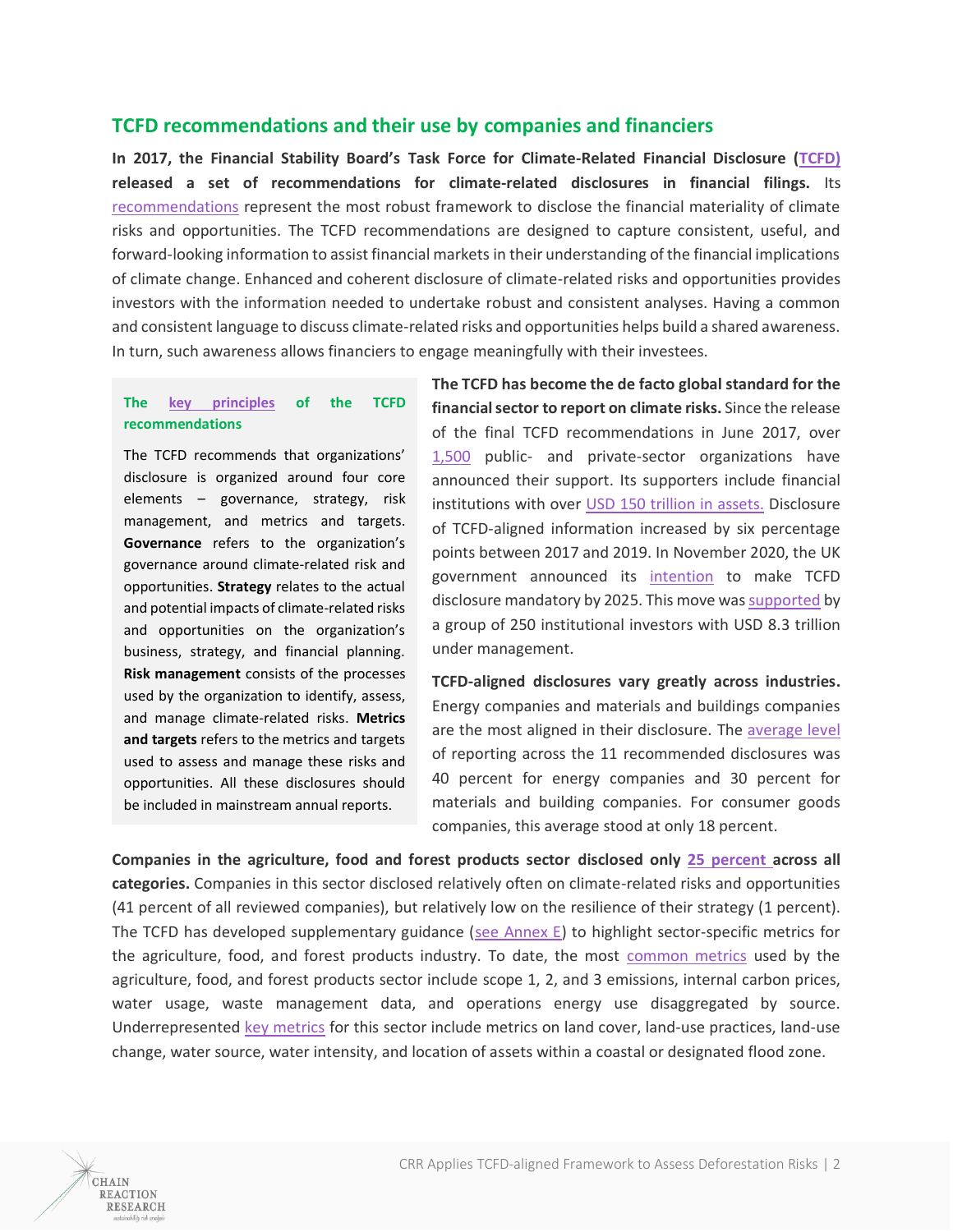# **Despite growing urgency, deforestation risk disclosure remains poor**

**Deforestation is the largest climate change risk in agricultural supply chains.** The elimination of tropical deforestation today would result in a reduction in annual global emissions of [24 to 30 percent.](https://www.cgdev.org/publication/why-forests-why-now-science-economics-and-politics-tropical-forests-and-climate-change#:~:text=Ending%20tropical%20deforestation%20and%20letting,emissions%2C%20while%20also%20advancing%20development.) Furthermore, deforestation is a wide-ranging issue with impacts that reach far beyond climate change. Deforestation has implications for the planetary boundaries of biodiversity, land- system change, [freshwater consumption,](https://www.nationalgeographic.com/environment/2018/11/how-cutting-the-amazon-forest-could-affect-weather/) [atmospheric aerosol pollution,](https://journals.ametsoc.org/jcli/article/33/8/3351/345074/Impacts-of-Wildfire-Aerosols-on-Global-Energy) as well as for [community and land rights](https://www.reuters.com/article/us-brazil-indigenous-insight-idUSKCN1QK0BG) and [corruption.](https://www.hrw.org/report/2019/09/17/rainforest-mafias/how-violence-and-impunity-fuel-deforestation-brazils-amazon)

**Companies and investors have not yet fully integrated deforestation risks into their risk management systems.** Company disclosure and transparency on deforestation remains poor. Despite a growing sense of public urgency, many companies [failed to report](https://6fefcbb86e61af1b2fc4-c70d8ead6ced550b4d987d7c03fcdd1d.ssl.cf3.rackcdn.com/cms/reports/documents/000/004/653/original/CDP_Global_Forests_Report_2019.pdf?1563799387) critical forest-related information or include deforestation issues in their risk assessments. While deforestation is often prevalent within the supply chains of companies, transparency on sourcing practices and supply relationships remains sporadic at best.

## **The TCFD categorization of risks and opportunities**

A fundamental principle of the TCFD is the systematic translation of climate-related risks and opportunities into distinct categories and subcategories. Physical risks include the risks resulting from the direct impacts of climate change, while transition risks refer to the risks and opportunities associated with the transition to a low-carbon economy:

### **Physical risks**:

a. Acute risks are event driven impacts resulting from increased occurrence and severity of extreme weather events, such as floods, droughts, hurricanes and cyclones.

b. Chronic risks are impacts resulting from longer-term shifts in climate, such as increased temperature, changes in precipitation patterns and rising sea levels.

#### **Transition risks:**

a. Policy and legal risks, including policy actions to constrain behavior that contributes to climate change as well as policies to adapt to climate change.

b. Technology risks, including impacts on the competitiveness of companies because of innovations that support a low-carbon and energy-efficient economic system.

c. Market risks, including the shifts in supply and demand for certain commodities and products as climaterelated concerns are taken into account during sourcing and consumption decisions.

d. Reputational risks, including the relationship between a company's contribution to climate change and costumer perceptions of the organization.

#### **Climate opportunities**:

a. Resource efficiency, including reduced operating costs for organizations that successfully lower their energy, material and water use and waste management.

b. Energy source, including improved competitive position for organizations that succeed in developing lowemissions products and services.

c. Markets, as companies that seek opportunities in new markets may be able to diversify and better position themselves.

d. Resilience, including the benefits for organizations that are develop adaptive capacity in response to climate change, and their improved capacity to respond to risks and opportunities.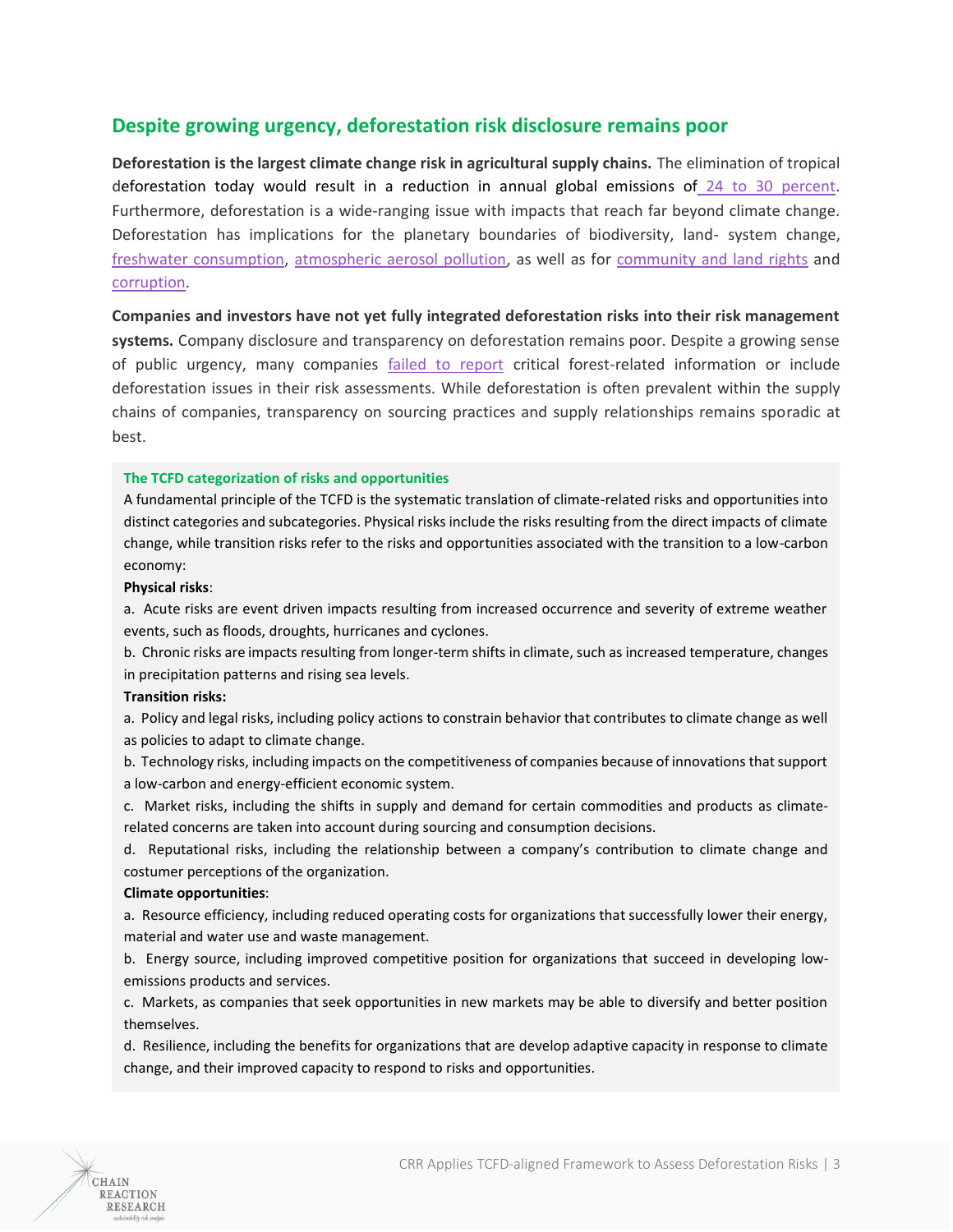**Investors face various [obstacles](https://d5i6is0eze552.cloudfront.net/documents/Publikasjoner/Andre-rapporter/Deforestation-tools-assessment_low.pdf?mtime=20200817124554) that complicate the integration of deforestation data into their decision-making processes.** Obstacles include insufficient data on upstream actors; the level of data granularity; inability to link data to portfolios; absence or inconsistencies of company identifiers; and the challenge of mapping parent companies to subsidiaries. These obstacles stem from various [factors,](https://d5i6is0eze552.cloudfront.net/documents/Publikasjoner/Andre-rapporter/Deforestation-tools-assessment_low.pdf?mtime=20200817124554) including supply chain complexity, limited exposure of international investors to upstream companies (where deforestation mainly occurs), and differing information needs across investors.

# **The TCFD recommendations can be applied to assess material deforestation risks**

**Chain Reaction Research (CRR) has developed a TCFD-aligned analytical framework to assess the materiality of deforestation exposure.** CRR's framework is designed for independent risk analysis on an equity level. The framework is based on seven years of independent analysis on the business and financial risks of deforestation for companies in the palm oil, soy, beef, and farmland markets. It uses a unique dataset that integrates supply chain and operation data, real-time monitoring of fires and land-use change, cadastral land ownership registrations, company concessions, and company group structures. It applies these datasets to identify company-specific deforestation risks and project their future financial impacts.

**The framework is tailored to capture deforestation risks for companies throughout agricultural commodity supply chains.** Companies under assessment include upstream agricultural producers which may be directly contributing to deforestation through expansion of their agricultural land; midstream commodity traders and processors which may purchase commodities from recently deforested farms; and downstream fast-moving consumer goods companies (FMCGs) and retailers that may be exposed to supply chain deforestation further removed from their own operations.

**CRR's framework applies and adapts the TCFD climate-related risk categories to the issue of deforestation.** It includes these risk categories in forward-looking scenarios that aim to capture the materiality of each risk. The following sections outline the evidence that underscores CRR's analytical approach for each of the risk categories.

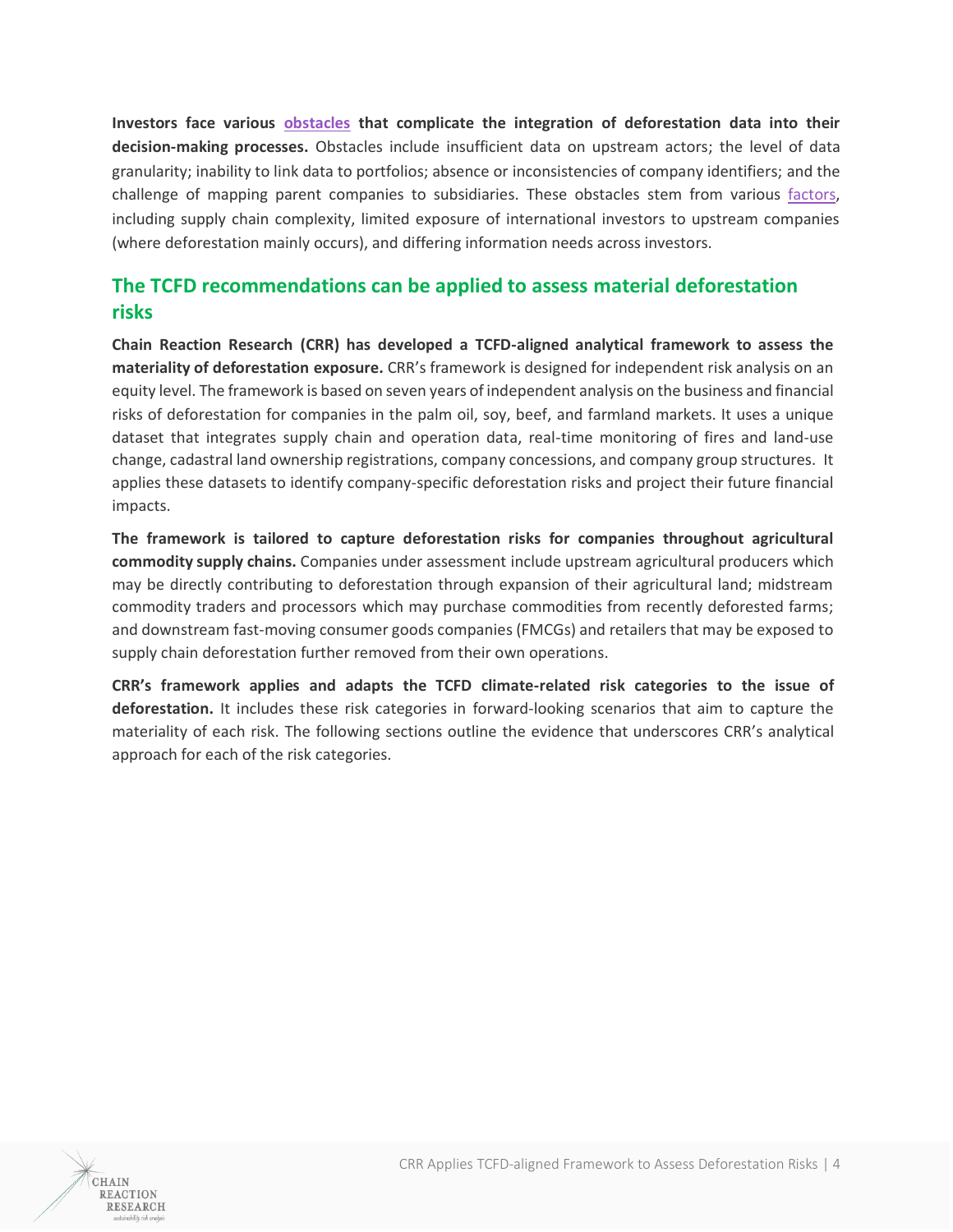|                                  | <b>Upstream</b> | <b>Midstream</b> | <b>Downstream</b> |
|----------------------------------|-----------------|------------------|-------------------|
| Physical risks                   |                 |                  |                   |
| Acute                            | High            | <b>Medium</b>    | Low               |
| Chronic                          | <b>High</b>     | <b>Medium</b>    | Low               |
| <b>Transition risks</b>          |                 |                  |                   |
| Policy and legal                 | <b>High</b>     | Medium           | <b>Medium</b>     |
| Market                           | <b>High</b>     | High             | Low               |
| Reputational                     | Low             | Medium           | <b>High</b>       |
| Technology                       | <b>Medium</b>   | <b>Medium</b>    | Low               |
| Deforestation-free opportunities |                 |                  |                   |
| Market                           | <b>High</b>     | High             | <b>Medium</b>     |
| Resilience                       | <b>High</b>     | Low              | Low               |
| Resource efficiency              | High            | Low              | Low               |

# *Figure 1: Deforestation risk levels throughout agricultural commodity supply chains*

*Source: Chain Reaction Research*

# *Deforestation as a physical risk*

*"Physical risks resulting from climate change can be event driven (acute) or longer-term shifts (chronic) in climate patterns. Physical risks may have financial implications for organizations, such as direct damage to assets and indirect impacts from supply chain disruption." – TCFD Final Recommendations*

**The agricultural productivity of forest-risk commodities is [sensitive](https://www.unepfi.org/wordpress/wp-content/uploads/2018/07/NAVIGATING-A-NEW-CLIMATE.pdf) to temperature and precipitation, and thus affected by climate change.** Large-scale conversion of native vegetation into farmland can have significant impacts on local climate, including increased occurrence of droughts, floods, and other erratic weather patterns. Tropical deforestation results in [warmer and drier](https://www.nature.com/articles/nclimate2430/) local conditions and may result in more extreme weather events. Such local climate changes can put future agricultural productivity at risk.

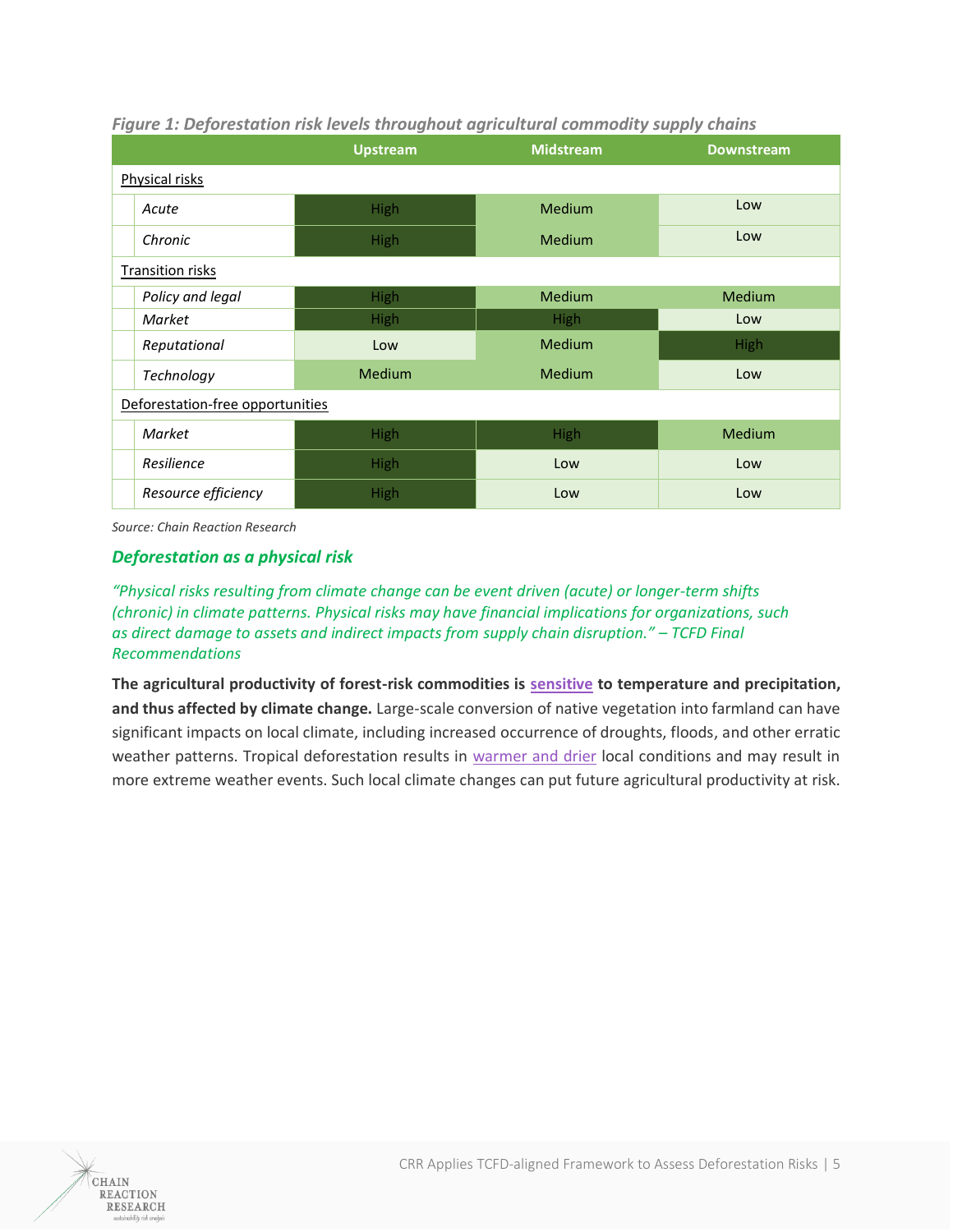**Conversion of native vegetation can adversely impact water systems.** In Brazil's Cerrado biome, the conversion of native savannah vegetation [has affected](https://chainreactionresearch.com/report/cerrado-deforestation-disrupts-water-systems-poses-business-risks-for-soy-producers/) the country's water system. Soy expansion in the Cerrado has contributed to increased droughts and erratic river behavior. Limited rainfall and high evaporation lead to sharp periodic decreases in crop yields and intensify conflicts between agricultural producers and local communities. The region of Matopiba, consisting of the states of Maranhão, Tocantins, Piauí and Bahia, is particularly susceptible to droughts and is [expected](https://news.mongabay.com/2020/05/soy-made-the-cerrado-a-breadbasket-climate-change-may-end-that/) to develop a drier climate in the next decade. It is also the focal point of Brazil's expansion of soy cultivation. As most of the soy produced in this region is rainfed, climate change may have significant effects on productivity and yields to the point that certain areas may no longer have sufficient agricultural suitability. Some Matopiba regions have already seen a decline in agricultural suitability.

#### **Physical risk case study: Erratic weather forced SLC Agricola to reduce planted area in Matopiba**

[SLC Agrícola](https://www.slcagricola.com.br/) is one of the largest soy producers in Brazil. It owns and operates 16 large farms with a total area of almost 450,000 ha. Starting in the early 2010s, the company aggressively expanded its landbank in Matopiba, where it purchased several large farms in the states of Bahia, Piaui and Maranhão. These farms were mainly covered with native Cerrado vegetation, which SLC Agricol[a cleared](https://chainreactionresearch.com/report/slc-agricola-planned-deforestation-could-contradict-buyers-esg-policies/) aggressively in recent years. In the first five months of 2020, it cleared a total of 10,000 [hectares,](https://chainreactionresearch.com/the-chain-slc-agricola-to-continue-with-immediate-plans-for-land-clearing-despite-zero-deforestation-rhetoric/) before committing to halting deforestation at the end of the year. During the fall of 2020, several large [wildfires](https://chainreactionresearch.com/the-chain-wildfires-rage-on-slc-agricola-farm/) were detected on SLC Agricola's properties.

Faced with erratic weather patterns and subsequent unstable production figures, the company was forced t[o shift](https://chainreactionresearch.com/report/slc-agricola-planned-deforestation-could-contradict-buyers-esg-policies/) its output to the more stable production regions in the Midwest of Brazil, reducing its exposure to the Northeastern area of Matopiba. Recognizing the higher weather volatility, the compan[y reports](https://api.mziq.com/mzfilemanager/v2/d/a975c39b-3eca-4ad8-9330-2c0a0b8d1060/749c00cf-725a-9cf1-f740-558dd647a4ea?origin=1) a relative drop in planted area in these two states from 59 percent of its total planted area in 2014/15 to 47 percent in 2018/19. Instead, SLC Agrícola is increasingly planting soybeans on mature farmland in the Midwest of Brazil that has seen more than three years of harvesting. According to the company, this shift increases the yield potential.

**In the Amazon, deforestation is impacting the evapotranspiration rates that provide rainwater to a large portion of South America.** In [Brazil,](https://dialogochino.net/en/agriculture/37887-agri-suicide-amazon-deforestation-hits-rain-brazils-soy-producers/) yearly rainfall volumes have decreased by almost 17 percent in the last decade compared to averages from the last 40 years. Regional anomalies in rainfall patterns have been directly attributed to deforestation in the Amazon. The shorter and later rainy seasons in Brazil's soy, corn, and cotton producing regions have put future production rates at risk.

**In Southeast Asia, the deforestation and draining of peatland has caused th[e subsidence](https://www.nature.com/articles/s41561-020-0575-4) of large tracts of land.** The average subsidence rate of 2.2 centimeters per year results in loss of productive land and flooding. This includes both land used for smallholder agriculture as well as large scale oil palm and acacia plantations. The drainage of peatland for acacia tree plantations has been particularly intensive and resulted in average subsidence levels of 4.3 centimeters per year.

## *Deforestation as a policy and legal risk*

CHAIN **REACTION RESEARCH** 

*"Policy actions around climate change continue to evolve. Their objectives generally fall into two categories—policy actions that attempt to constrain actions that contribute to the adverse effects of climate change or policy actions that seek to promote adaptation to climate change" – TCFD Final Recommendations*

**Agricultural producers and farmland investors may face increasingly stringent regulations around land tenure and land use change.** Measures in tropical forest countries include moratoria and forest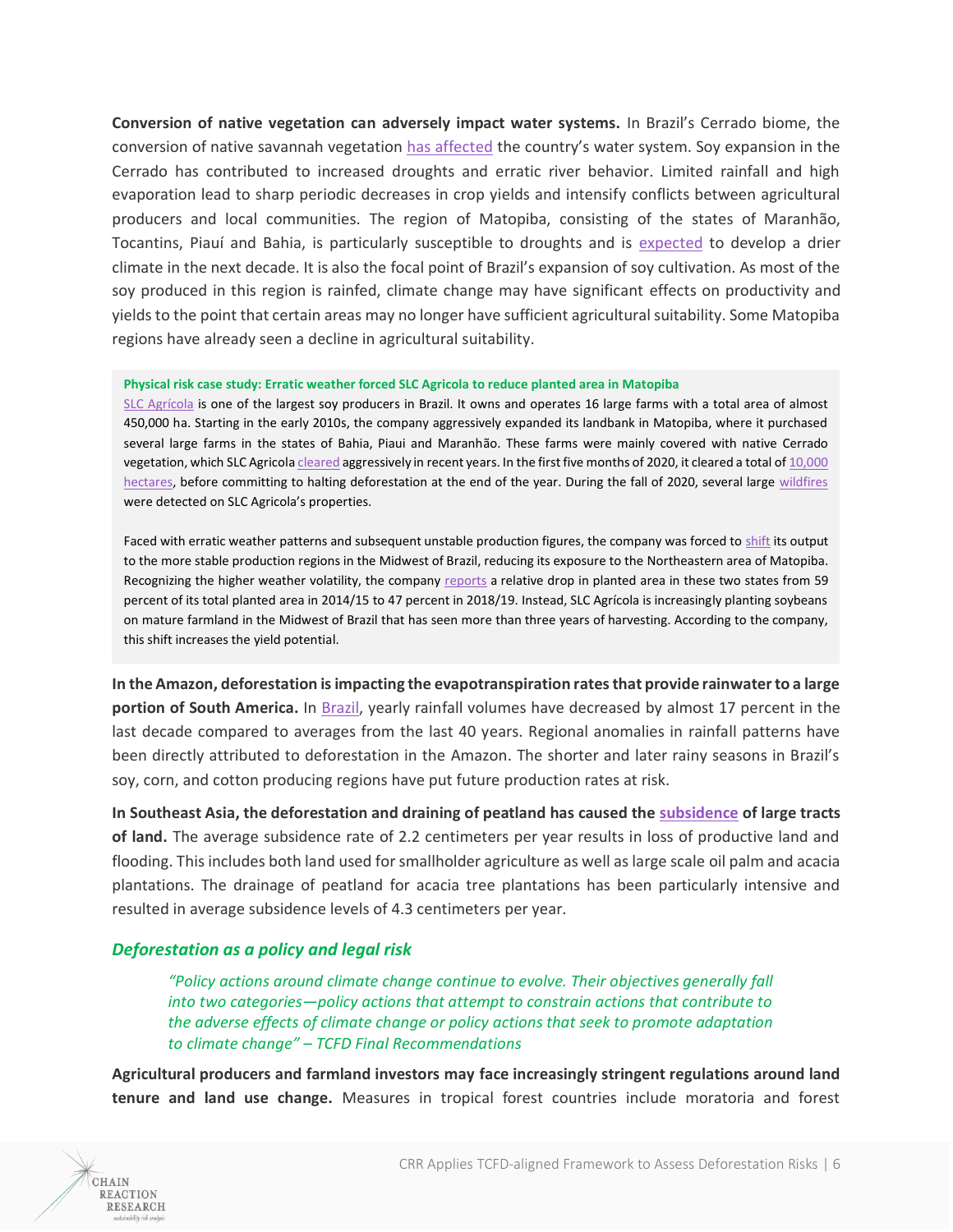regulations. In Indonesia, multiple government-ordered moratoria have impacted growers of oil palm and other commodities, including a [moratorium](https://www.menlhk.go.id/site/single_post/3272/penetapan-peta-indikatif-penghentian-pemberian-izin-baru-hutan-alam-primer-dan-lahan-gambut-pippib) on the issuing of any new concession licenses on primary natural forest and peatland (PIPPIB) and a temporary moratorium on the issuance of new [oil palm](https://news.mongabay.com/2018/09/indonesian-president-signs-3-year-freeze-on-new-oil-palm-licenses/) concession licenses until September 2021. In Brazil, the [Forest Code](https://www.wwf.org.uk/updates/brazils-new-forest-code-guide-2016) has stipulated biome-specific environmental reserves for landowners. These reserves amount to 80 percent of land located within the Amazon biome, and 35 percent within the Cerrado biome. Farms that have illegally cleared forests and other native vegetation can be fined and placed on public blacklists by Brazil's environmental agency IBAMA. For upstream producers, these regulations may create risks for the asset value of its landbank, as well as increased costs through fines and restorative measures.

**An additional legal risk for upstream producers and farmland investors can come from land conflicts, illegally obtained deeds and titles, and infringement on the rights of local communities.** Several areas within tropical forest countries are characterized by insecure land tenure. Examples include the municipality of Formosa do Rio Preto in the Brazilian state of Bahia, which is the third-largest soyproducing municipality in Brazil. Here, two landmark cases have been in court for several years, with multiple land claims annulled and overturned. In the case of [JJF Holdings,](https://chainreactionresearch.com/report/jjf-holding-land-grabbing-case-intensifies-soy-traders-exposure-to-cerrado-deforestation/) a 366,000-ha land claim by Jose Valter Dias has been granted and overturned multiple times by state and local courts. The consequent uncertainty of land tenure has been a factor in increasing rates of deforestation in recent years. In [Liberia,](https://chainreactionresearch.com/report/sime-darby-liberian-crossroads/) the recognition of community land rights in the country's Land Rights Policy contributed to several large oil palm concessions becoming stranded.

#### **Legal risk case study: Harvard Endowment Fund forced to write-down USD 1.1 billion in asset value**

The Harvard Management Company (HMC), tasked with managing the university's financial reserves, invested at least USD 1 billion in global agricultural land since 2008. Of this amount, USD 450 million was used to purchase a total o[f 405,000 hectares](https://news.mongabay.com/2020/08/harvards-half-billion-land-stake-in-brazil-marred-by-conflict-and-abuse/#:~:text=Harvard%20University%20has%20plowed%20%24450,and%20crimes%20against%20the%20environment.) of farmland in Brazil. The Brazilian properties were predominantly located in the area known as Matopiba, the frontier of Brazil's soy expansion. HMC [initially](https://www.bloomberg.com/news/articles/2018-09-06/harvard-s-foreign-farmland-investment-mess) made hefty profits on its farmland assets, and by 2016, its portfolio was valued at USD 4 billion.

Harvard's Brazilian farmland subsidiaries faced several legal reviews over their land titles, following accusations of land grabbing, intimidations of local communities and other irregular and illegal procedures. Among other instances, the public prosecutor in the state of Bahia [reviewed](https://www.bloomberg.com/news/articles/2018-09-06/harvard-s-foreign-farmland-investment-mess) the legality of its deeds for 140,000 ha of farmland in 2018.

For various reasons including legal proceedings, Harvard Management Company was forced to write-dow[n USD 1.1](https://grain.org/e/6006) billion of "[deeply trouble assets](https://www.institutionalinvestor.com/article/b1hr6vcnxdq4xs/Harvard-s-Investing-Chief-Shares-a-Sobering-Thought)" in its global natural resources portfolio in 2017. The write-off was followed by [persistent negative](http://www.hmc.harvard.edu/content/uploads/2019/10/FY19-HMC-Annual-Report.pdf)  [returns](http://www.hmc.harvard.edu/content/uploads/2019/10/FY19-HMC-Annual-Report.pdf) in subsequent years. The financial hits resulted in Harvard Management Company's intention to reduce its exposure to natural resources and to sell its farmland assets, as expressed by its CEO in October 2019. In [October 2020,](https://www.prnewswire.com/news-releases/agriculture-and-food-investment-management-firm-solum-partners-launched-by-former-harvard-management-company-executives-301148637.html) HMC announced that it had spun off its natural resources team into a separate private equity structure, in which it would maintain a 50% share.

At the same time, several large wildfires have raged on HMC owned properties during the dry seasons of [2019](https://grain.org/en/article/6339-harvard-and-tiaa-s-farmland-grab-in-brazil-goes-up-in-smoke) and 2020. These include recent uncontrolled events of several thousands hectares of native vegetation burned.

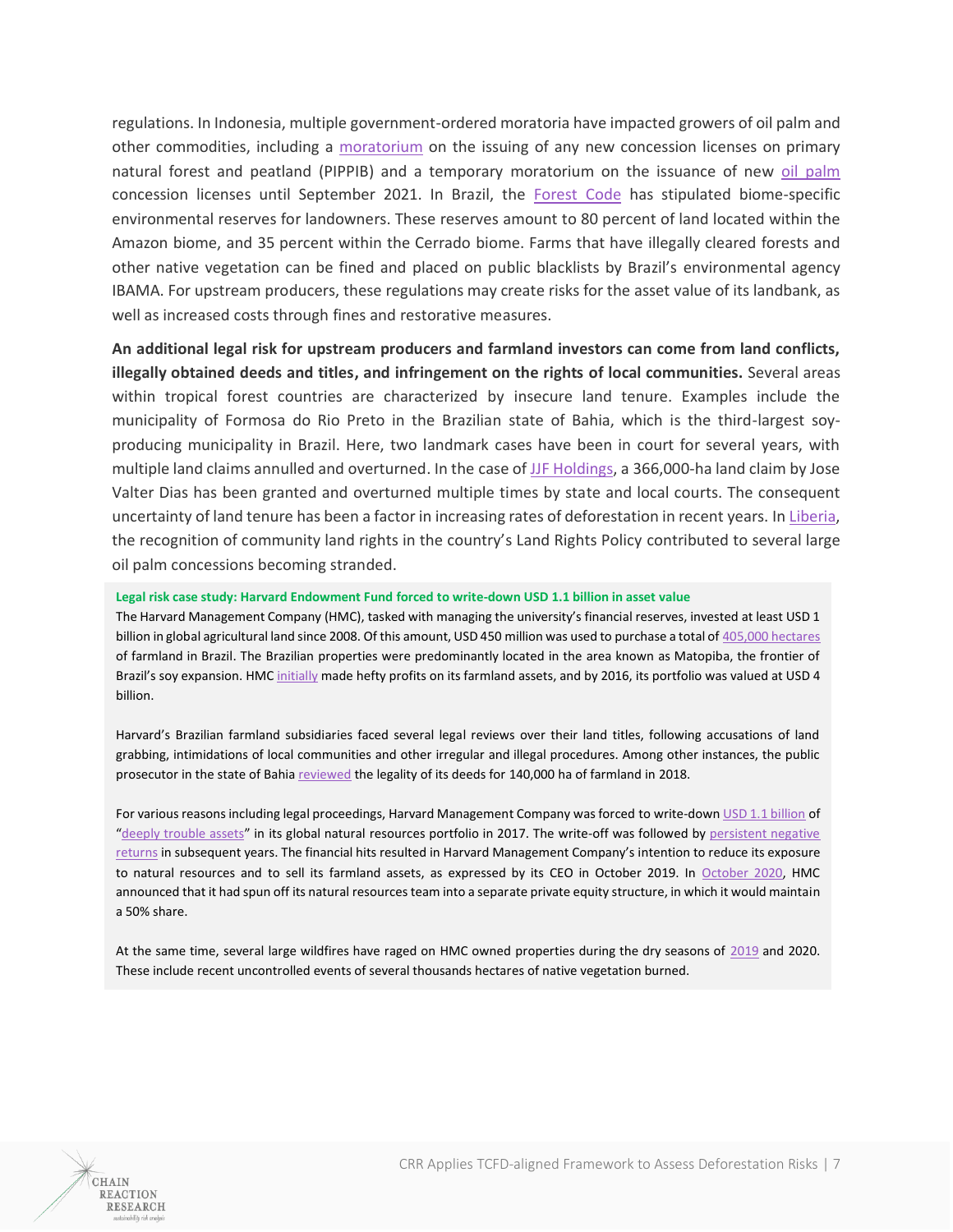**Midstream and downstream actors may be exposed to policy and legal risks from emerging due diligence requirements set in import markets**. In the European Union, several legislative initiatives aim to minimize the risk that products contributing to deforestation are sold in the European market. The European Commission recently held a [public consultation](https://ec.europa.eu/info/law/better-regulation/have-your-say/initiatives/12137-Minimising-the-risk-of-deforestation-and-forest-degradation-associated-with-products-placed-on-the-EU-market/public-consultation) and [launched](https://ec.europa.eu/environment/news/commission-launches-global-cooperation-platform-fight-deforestation-2020-10-02_en) a multi-stakeholder platform to inform a Europe wide legislative proposal. This development followed the introduction of the French "devoir de vigilance" law in 2017, [requiring](https://www.globalbusinessandhumanrights.com/2017/08/03/the-french-duty-of-vigilance-law-what-you-need-to-know/#:~:text=Companies%20subject%20to%20the%20French,to%20implement%20a%20vigilance%20plan.&text=That%20said%2C%20generally%2C%20the%20French,in%20connection%20with%20their%20operations.) large companies to implement a plan to identify, prevent, and mitigate human rights violations and environmental harm. In the [UK,](https://www.cliffordchance.com/insights/resources/blogs/business-and-human-rights-insights/does-the-proposed-UK-deforestation-law.html) a legislative proposal currently under consideration aims to ensure that commodities used or sold on the UK market are not grown on illegally deforested land. [Civil society organizations](https://theecologist.org/2020/nov/12/rainforest-protection-too-weak) are actively campaigning to include more stringent requirements to this proposal. In Germany, discussions are ongoing about a similar "[Supply Chain Law](https://www.lexology.com/library/detail.aspx?g=f1bde270-239d-40cd-85ad-d805adba5790#:~:text=A%20Supply%20Chain%20Law%20would,must%20also%20comply%20with%20them.)." In the longer term, the carbon neutral ambitions of various Asian countries, including [China,](https://www.nature.com/articles/d41586-020-02927-9) Japan, and South Korea, may also translate into import restrictions on forest-risk commodities.

#### **Legal risk case study: Groupe Casino**

The French multi-banner retaile[r Groupe Casino](https://www.groupe-casino.fr/en/) controls one of the largest supermarket brands in Brazil. With supermarkets being a major outlet for beef products, and with cattle ranching being the [largest driver](https://plataforma.mapbiomas.org/) of deforestation in Brazil, the company operates in a sector with significant supply chain deforestation risks. The company is subject to France's "[Loi de](https://www.vie-publique.fr/rapport/273894-loi-sur-la-vigilance-des-societes-meres-et-entreprises-donneuse-d-ordre#:~:text=En%20France%2C%20la%20loi%20n,France%20et%20%C3%A0%20l)  [Vigilance.](https://www.vie-publique.fr/rapport/273894-loi-sur-la-vigilance-des-societes-meres-et-entreprises-donneuse-d-ordre#:~:text=En%20France%2C%20la%20loi%20n,France%20et%20%C3%A0%20l)" This mandatory due diligence regulation stipulates that French companies develop and publish due diligence plans to identify, prevent and mitigate adverse impacts on human rights and the environment.

In 2019, CRR [collected](https://chainreactionresearch.com/report/gpas-casino-group-beef-supply-chain-exposed-to-deforestation-risks/) evidence of deforestation risk exposure from frozen beef samples found in Casino-owned stores. It found that thirty percent of the 500 collected beef products originated from slaughterhouses located in the Amazon Biome. Of these 152 products, 30 came from high-risk slaughterhouses owned by meatpacking companies JBS and Marfrig Global Foods. In 2020, [follow up research](http://envol-vert.org/wp-content/uploads/2020/06/Rapport-Casino%C3%A9coresponsable-de-la-d%C3%A9forestation.pdf) by Envol Vert, Mighty Earth and Aidenvironment revealed additional evidence of such risks in Brazil and Colombia, including links with farms involved in illegal deforestation.

In September 2020, an international coalition of civil society organisations announced their [intention](https://www.asso-sherpa.org/indigenous-organisations-and-ngo-coalition-warn-top-french-supermarket-casino-do-not-sell-beef-from-deforestation-in-brazil-and-colombia-or-face-french-law-stop-gambling-with-our-forests) to seek legal action against Groupe Casino for violations of the Loi de Vigilance. It argues that the company's policy to mitigate the serious deforestation risks is flawed, and that it is not taking adequate measures towards its high-risk suppliers. CRR ha[s concluded](https://chainreactionresearch.com/report/casino-groups-legal-and-financial-risks-accelerate-due-to-deforestation-in-brazilian-beef-supply-chain/) that the legal costs together with potential reputational damage and adaptation costs could be material.

## *Deforestation as a market risk*

CHAIN **REACTION RESEARCH** 

*"While the ways in which markets could be affected by climate change are varied and complex, one of the major ways is through shifts in supply and demand for certain commodities, products, and services as climate-related risks and opportunities are increasingly taken into account."* – TCFD Final Recommendations

**Since 2013, a surge in corporate zero-deforestation commitments has led to market shifts that reflect reduced demand for products that may be linked to deforestation.** CRR has collected and analyzed a large number of anecdotal examples of companies facing financial impacts due to supply chain exclusions and suspensions. In the palm oil sector, No Deforestation, No Peat, No Exploitation (NDPE) policies have been [implemented](https://chainreactionresearch.com/wp-content/uploads/2018/06/Shadow-Company-June-22-2018-Final-for-sharepoint.pdf) on a "company group" basis, whereby a supplier could face suspension regardless of a direct link between the deforestation and the supplied commodity. This has greatly increased the market risk of deforestation, as it reduces the options to service the NDPE market, while simultaneously supplying unsustainable products to the "leakage" market.

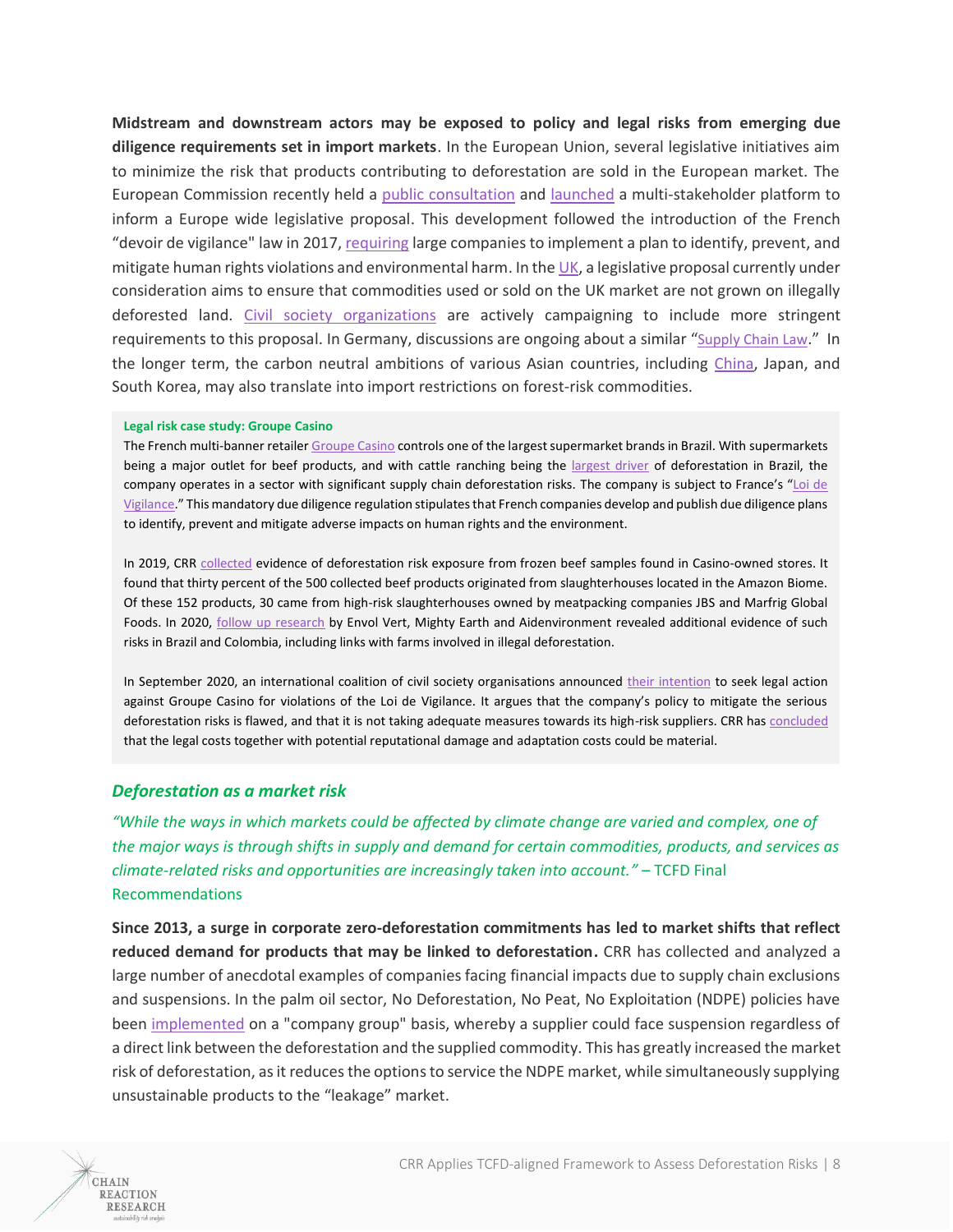#### **Market risk case study: Austindo Nusantara Jaya**

CHAIN **REACTION RESEARCH** 

Austindo Nusantara Jaya Tbk (ANJ) is an Indonesian listed palm oil producer, with plantations and CPO mills in Sumatra, Belitung, West-Kalimantan, and West Papua. It holds a total landbank of 169,816 ha, of which 81,817 ha are forests or peatland. ANJ has intermittently deforested on its concessions in West Papua. Between January 2014 and March 2015, ANJ cleared intact forest landscapes on its PT Putra Manunggal Perkasa (PT PMP) and PT Permata Putera Mandiri (PT PPM) concessions. After it temporarily halted further plantation developments, additional clearing took place in 2018.

The land clearing violated the NDPE policies of several of ANJ's customers. The large palm oil trader[s Wilmar,](https://www.wilmar-international.com/sustainability/grievance-procedure) [Golden-Agri](https://goldenagri.com.sg/sustainability-dashboard/grievance-data)  [Resources](https://goldenagri.com.sg/sustainability-dashboard/grievance-data) and [Musim Mas](https://www.musimmas.com/grievance-list/austindo-nusantara-jaya-anj.html) all suspended ANJ purchases in 2015. In 2018, ANJ stated that it needed to clear a significant portion of its concession in order to operate an economically viable concession. As a result, IFFCO's PT Synergy Oil Nusantara (PT SON[\) suspended](https://iffco-cdn.azureedge.net/wp-content/uploads/2020/06/IFFCO-Supplier-Issue-Register-Updated-Jun-2020.pdf) ANJ in 2Q18. With a revenue share of 54 percent, PT SON had been ANJ's most important replacement buyer after being excluded from the NDPE market.

The string of supply chain exclusions in 2015 and 2016 [impacted](https://chainreactionresearch.com/report/palm-oil-growers-suspended-over-deforestation-lose-usd-usd-1-1b-in-equity-value/) the company's net revenues, gross profit and net profit. The 2018 suspension of its major replacement buyer had delayed but significant impacts on selling expenses (+23 percent YoY) and profitability (-50 percent YoY).

In March 2020, ANJ committed to [a recovery plan](https://anj-group.com/en/hcs-area-loss-recovery-plan) for High Carbon Stock (HCS) areas, to compensate for loss of forest between 2016 and 2018. As a result, ANJ has been re-admitted in the supply chains of several traders. Its latest [quarterly financial](https://anj-group.com/en/financial-report/download/1035/Report%20Q3%202020%20ANJT_pXGU0I20201030155206.pdf)  [statements](https://anj-group.com/en/financial-report/download/1035/Report%20Q3%202020%20ANJT_pXGU0I20201030155206.pdf) indicate growth in revenues and net profits.

**Palm oil suppliers found to be non-compliant with NDPE policies have been suspended from corporate supply chains.** As a result, non-compliant growers have faced increasingly severe financial impacts. The adoption and implementation of NDPE policies by palm oil traders and refiners has steadily increased over recent years. As of 2020, [83 percent](https://chainreactionresearch.com/report/ndpe-policies-cover-83-of-palm-oil-refineries-implementation-at-75/) of Indonesia's and Malaysia's refining capacity is covered by NDPE policies, with evidence of effective implementation for 78 percent of capacity. Between 2015 and 2019, four publicly traded palm oil growers that faced suspensions lost a combined market value of [USD 1.1](https://chainreactionresearch.com/report/palm-oil-growers-suspended-over-deforestation-lose-usd-usd-1-1b-in-equity-value/)  [billion.](https://chainreactionresearch.com/report/palm-oil-growers-suspended-over-deforestation-lose-usd-usd-1-1b-in-equity-value/) Partially as a result of these market risks, deforestation for oil palm in Indonesia has [decreased](https://chainreactionresearch.com/the-chain-detected-deforestation-within-oil-palm-concessions-has-decreased-so-far-in-2020/) significantly since 2018.

**In the soy, leather, and beef supply chains, downstream companies have taken a more geographical approach, resulting in the exclusion of Brazilian commodities from corporate supply chains.** Various end-user companies in the soy and beef supply chains have sent clear and public messages to their Brazilian suppliers about the need to address supply chain deforestation. In December 2020, [160](https://www.ft.com/content/10215f47-72f4-411d-b7b1-d50bc0b150f6)  [signatories](https://www.ft.com/content/10215f47-72f4-411d-b7b1-d50bc0b150f6) to the Statement of Support for the Cerrado Manifesto demanded soy traders to end trading soy from areas in the Cerrado cleared after 2020, while Bremnes Seafood, a Nordic salmon farming company, stopped using Brazilian soy. In June 2020, a group of [40 European companies](https://chainreactionresearch.com/report/brazilian-beef-supply-chain-under-pressure-amid-worsening-esg-impacts/) issued a public letter in which they warned of an imminent boycott of Brazilian soy, following a similar statement by 14 French consumer goods and retail companies in May 2020. In response to the 2019 Amazon fires, a number of multinational brands, including [Nestle,](https://chainreactionresearch.com/the-chain-cargill-subsidiary-cut-off-from-grieg-seafoods-green-bond-proceeds-over-deforestation/) [H&M,](https://www.nytimes.com/2019/09/05/world/americas/h-m-leather-brazil-amazon-fires.html) and [VF Corporation,](https://www.forbes.com/sites/simonmainwaring/2019/09/10/purpose-at-work-why-vf-corp-boycotts-brazilian-leather-as-amazon-burns/) took steps to exclude Brazilian commodities from their supply chains.VF Corporation.

**Another market risk comes from downstream companies and retail consumers that ban forest risk commodities altogether.** In September 2020, [Marks & Spencer](https://www.theguardian.com/environment/2020/sep/30/marks-and-spencer-cuts-soya-production-milk-deforestation) committed to excluding embedded soy from its milk products by working with farmers to opt for alternative animal meal options. In 2018, the supermarket chai[n Iceland](https://www.theguardian.com/environment/2018/apr/10/iceland-to-be-first-uk-supermarket-to-cut-palm-oil-from-own-brand-products) cut the use of palm oil from its own branded products. Arguably, these retailers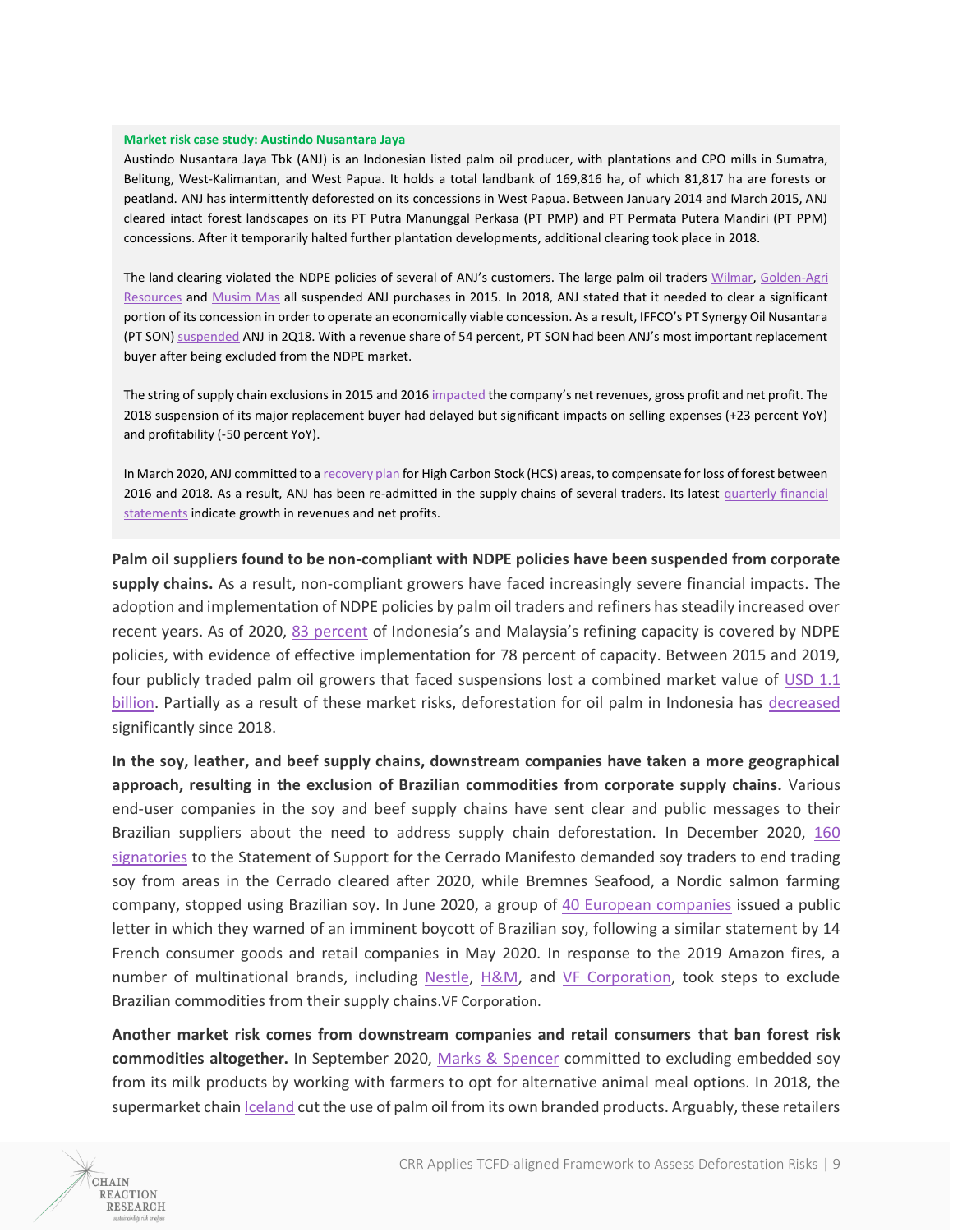are responding to consumer preference trends toward healthier and more climate friendly diets. Such patterns include growing rates of vegetarianism and consumer boycotts of palm oil and soy.

## *Deforestation as a reputation risk*

*"Climate change has been identified as a potential source of reputational risk tied to changing customer or community perceptions of an organization's contribution to or detraction from the transition to a lower-carbon economy." –* TCFD Final Recommendations

**While more difficult to quantify, it is [generally accepted](https://www.blackrock.com/corporate/literature/press-release/blk-vote-bulletin-procter-and-gamble-oct-2020.pdf) that companies that are the target of deforestation allegations face reputational risks.** These risks can materialize in lower consumer preference, but also increased difficulties in attracting talented staff, more stringent enforcement of government policies and reduced access to finance. The potential reputational damage of being implicated in deforestation is not only dependent on the nature of the allegations, but also on the corporate response to public criticism.

**Consumer brand companies have most often been subject to civil society campaigns and other forms of public criticism.** Starting with high-impact campaigns on deforestation in the palm oil supply chains of [Nestlé](https://www.greenpeace.org/international/press/reports/caught-red-handed-how-Nestl%C3%A9) and [Unilever](https://wayback.archive-it.org/9650/20200404084143/http:/p3-raw.greenpeace.org/international/en/publications/reports/how-unilever-palm-oil-supplier/) at the beginning of this century, a range of different FMCGs have been the target of such campaigns in recent years. These FMCGs includ[e Mondelez,](https://www.greenpeace.org/international/publication/19274/dying-cookie-mondelez-feeding-climate-extinction-crisis/) [Procter & Gamble,](https://www.nrdc.org/stop-procter-gamble-flushing-away-our-forests) [Burger King,](https://www.mightyearth.org/burger-king-commits-to-stop-destroying-rainforestsin-13-years/) [PepsiCo,](https://www.ran.org/pepsico-win/) and others.

**Midstream traders and processors of forest-risk commodities have also found themselves in the crosshairs of campaigning organizations for their role in driving deforestation in Southeast Asia, Africa, and Latin America.** In 2019, Cargill was labelled ["the worst company in the world](https://www.mightyearth.org/cargillreport)" by a global campaign organization, while large palm oil traders such as Wilmar, Golden Agri-Resources, and Indofood have faced long-standing criticism from international environmental NGOs.

#### **Reputation risk case study: Cargill**

[Cargill](https://www.cargill.com/) is the largest global commodity trader in the world, with a large market share of the Brazilian soy sector. In 2019, the campaign organization [Mighty Earth](https://www.mightyearth.org/cargillreport) labelled Cargill 'the worst company in the world', arguing that it contributed to water and air pollution, deforestation, the removal of indigenous communities and other sustainability impacts.

The impact of such campaigns on the company's reputation may have resulted in several actions by Cargill's downstream clients. Most notable was the exclusion from the use of Green Bond proceeds by Norwegian [Grieg Seafood.](https://chainreactionresearch.com/the-chain-cargill-subsidiary-cut-off-from-grieg-seafoods-green-bond-proceeds-over-deforestation/) Grieg issued a Green Bond in 2020, which it saw as an opportunity to influence Brazil's soy supply chain. It explicitly excluded Cargill's subsidiary Cargill Aqua Nutrition from the list of eligible projects, "until the mother company Cargill have significantly reduced their soy-related deforestation risk in Brazil."

In May 2019, consumer goods company Nestlé [stopped](https://www.feednavigator.com/Article/2020/01/08/Nestle-ceases-to-source-Brazil-soy-from-Cargill) buying Cargill's Brazilian soy over concerns about the link to deforestation. Nestlé made this decision because of Cargill's inability to deliver traceable soy and because of changes in its deforestation policies.

**If investors and financiers perceive deforestation risks to be material or that these risks are not adequately mitigated, a company's [reputation](https://chainreactionresearch.com/report/deforestation-driven-reputation-risk-could-become-material-for-fmcgs/) within financial markets may be negatively affected.** A range of various platforms and initiatives award scores to companies on the quality and implementation of deforestation policies. Rating agencies, engagement service providers, and other ESG data providers are also increasingly integrating deforestation into their evaluation methods. Low ESG benchmark scores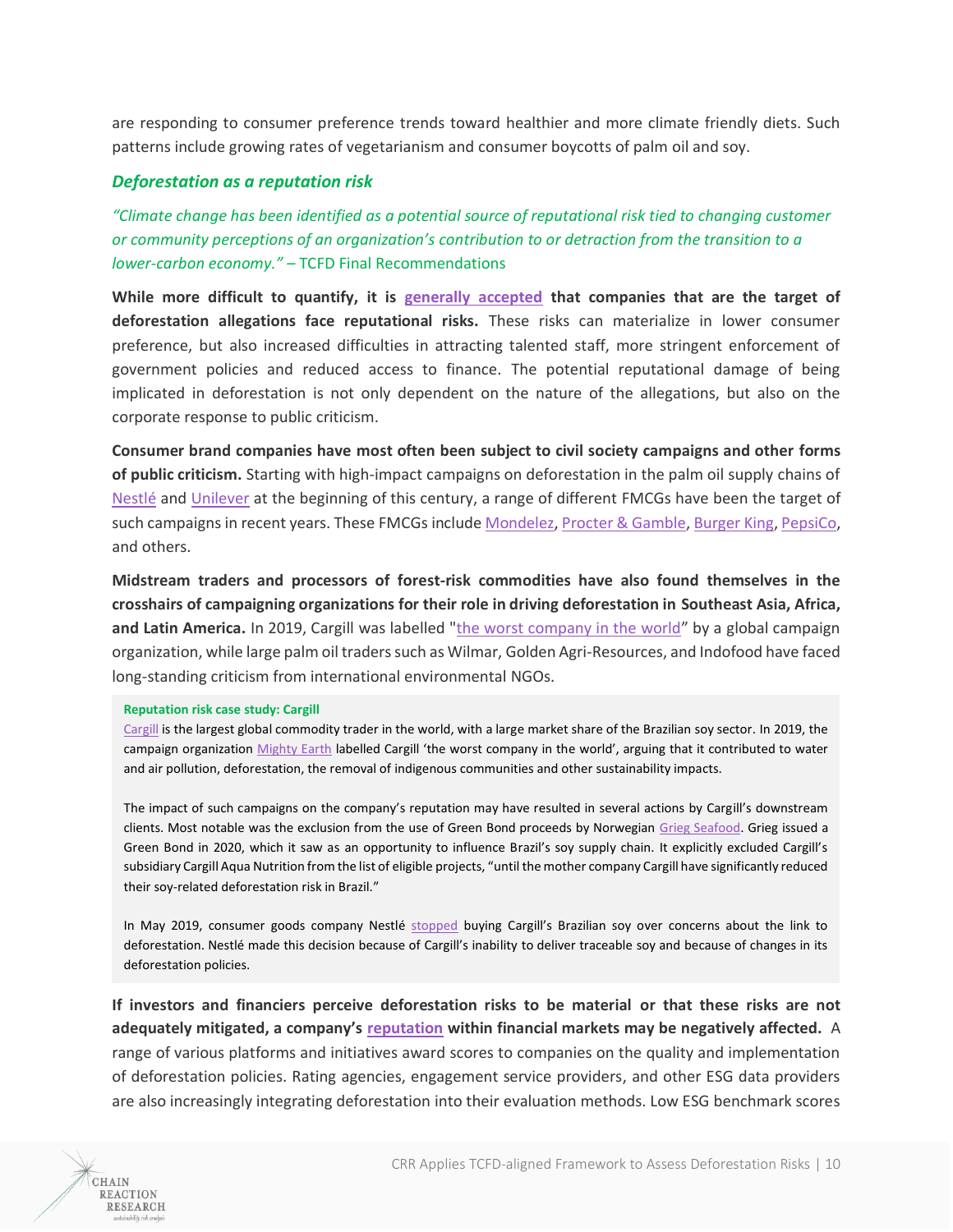can translate into reduced access to sustainable finance through exclusion from sustainable indices and less access to green bonds and other types of green financing.

## *Zero deforestation as an opportunity*

*"Efforts to mitigate and adapt to climate change also produce opportunities for organizations, for example, through resource efficiency and cost savings, the adoption of low-emission energy sources, the development of new products and services, access to new markets, and building resilience along the supply chain."* – TCFD Final Recommendations

**Zero-deforestation business models may create a range of economic opportunities for companies within agricultural commodity supply chains.** The adoption and full implementation of corporate zerodeforestation policies provides one way to mitigate the above-mentioned risks. As of 2020, [498](http://supply-change.org/)  [companies](http://supply-change.org/) made voluntary commitments within the four key forest-risk sectors. However, most commitments are not fully implemented, as nearly all of the signatories of the 2014 New York Declaration on Forests failed to meet their 2020 deforestation-free deadlines.

**Those companies that made serious efforts to meet their commitments have enjoyed greater market access, improved reputations, and more resilient supply bases.** The returns of companies that scored higher on sustainability benchmarks have outperformed those of the worst by [20 percent.](https://www.spott.org/wp-content/uploads/sites/3/dlm_uploads/2019/12/Palm-oil-a-business-case-for-sustainability-1.1.pdf) Companies that are members of the Roundtable for Sustainable Palm Oil (RSPO) have also [outperformed](https://www.ecosystemmarketplace.com/articles/sustainable-palm-oil-companies-outperform-bad-actors-25-can-new-index-capitalize/#:~:text=Climate%20Advisers%20conducted%20a%20composite,RSPO%20members%20by%2024.7%20percentage) their nonmember peers in equity returns. A 2019 study by Climate Advisers that compared the returns of listed palm oil companies concluded that "environmental stewardship improves the bottom line."

**In the palm oil sector, a number of upstream growers have adopted zero-deforestation policies, issued stop-work orders, and avoided opportunities to clear additional forests.** As a result, these growers have obtained or maintained access to NDPE markets. They have also circumvented potential conflicts and drawn-out negotiations with local communities. Because of market and policy demand for zerodeforestation, several companies were faced with ["stranded land."](https://chainreactionresearch.com/wp-content/uploads/2019/07/28-of-Indonesias-Landbank-Is-Stranded-3.pdf) Stranded land is a type of stranded asset or "assets that have suffered from unanticipated or premature write-downs, devaluations or conversion to liabilities." Companies that halted deforestation and invested in measures to satisfy the sustainability demands of the NDPE market have benefitted from maintained or renewed access to NDPE clients.

**There may be under-explored opportunities that could arise alongside stringent implementation of zero-deforestation policies.** While deforestation risks may be mitigated by operating or sourcing procedures, such risks may also be circumvented through adaptations to business models and product offerings. Companies that invest in sustainable alternatives and divest from high-risk operations may have a less urgent need to mitigate deforestation risks with complicated supply chain monitoring systems. For example, plant-based proteins may offer new and more sustainable market opportunities for meat processors. Similarly, companies may also see opportunities in their geographical asset base, prompting them to refrain from conducting business in particularly high-risk regions.

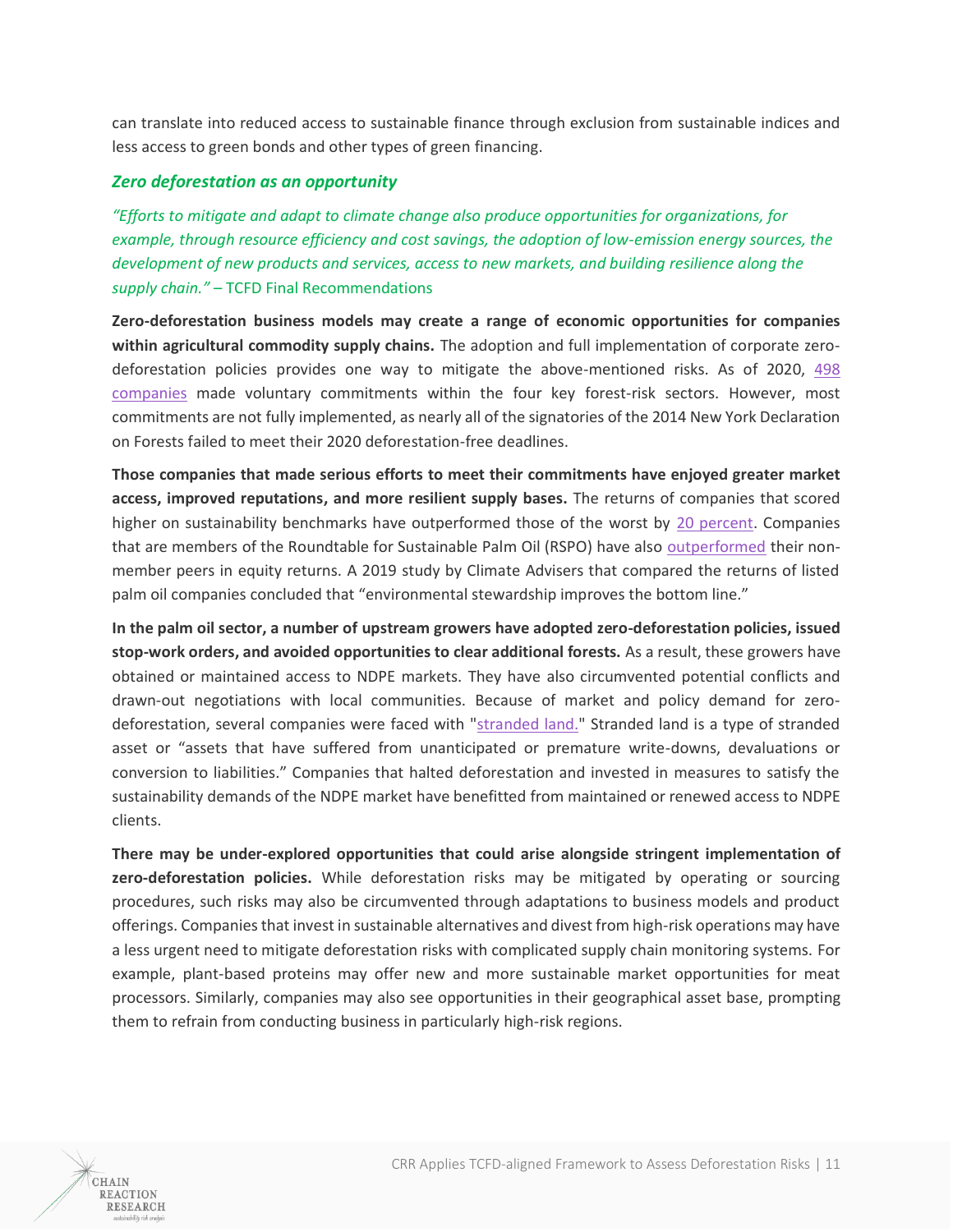## *Scenario analysis to assess materiality of risks*

**A key TCFD recommendation is to conduct scenario analysis in order to better understand how different possible climate futures can affect the resiliency of business strategies.** Scenarios to perform climate change risk assessments can be developed at various levels, including at a macro-economic, sectoral, company, and asset level. There are top-down methodologies that conduct macro-economic modelling to assess the impacts of climate change on interest rates, employment rates, and other national-level, macro-economic indicators. Risk assessments can also be conducted on a sectoral, individual company, or asset level. The Network for Greening the Financial System (NGFS), a coalition of central banks and supervisors spanning 42 members and five continents, recommends using [both top-down and bottom-up](https://www.ngfs.net/sites/default/files/medias/documents/ngfs_guide_scenario_analysis_final.pdf) exercises to assess the financial impacts of climate-related risks. While [climate-related scenario](https://www.iigcc.org/download/navigating-climate-scenario-analysis-a-guide-for-institutional-investors/?wpdmdl=1837&refresh=5f64799debfb51600420253)  [development](https://www.iigcc.org/download/navigating-climate-scenario-analysis-a-guide-for-institutional-investors/?wpdmdl=1837&refresh=5f64799debfb51600420253) and analysis is most developed in the energy sector, a growing awareness about the importance of including deforestation in climate scenario analysis has emerged. In June 2020, [Ceres](https://www.ceres.org/resources/reports/investor-guide-deforestation-and-climate-change) detailed the steps needed to adapt the TCFD framework to a deforestation-focused analysis.

**In order to project how deforestation risks may impact individual companies in the future, CRR's analytical model includes equity-level scenario analysis.** CRR's objective is to identify and quantify the financial risks of deforestation. As CRR's research is based on primary data collection about sustainability impacts, it can additionally be used for alignment and engagement purposes by responsible investors. Based on the available data and insights of the company under analysis, a number of methodological choices are made in this process:

## 1. Determining risk exposure

**The starting point for CRR's analysis is the assessment of a company's exposure to deforestation and other sustainability issues.** CRR conducts a sustainability risk assessment (SRA) of a company's agricultural operations and within its supply chain. Through a combination of remote sensing techniques and field investigations, sustainability impacts such as recent deforestation, peatland development, wildfires, or clearing of other native vegetation are identified and measured. The SRA also includes research into impacts on local communities through a combination of desk research and field investigations.

**For key companies that CRR has covered in the past, it has developed tailored geospatial datasets that allow for continuous and near real-time monitoring of land-use change.** These datasets are based on a composite of sources including satellite monitoring, cadaster and concession ownership data, corporate structures, trade data, and supply chain relationships. In some cases, CRR has collected primary evidence of supply chain linkages, such as through sampling products in supermarkets.

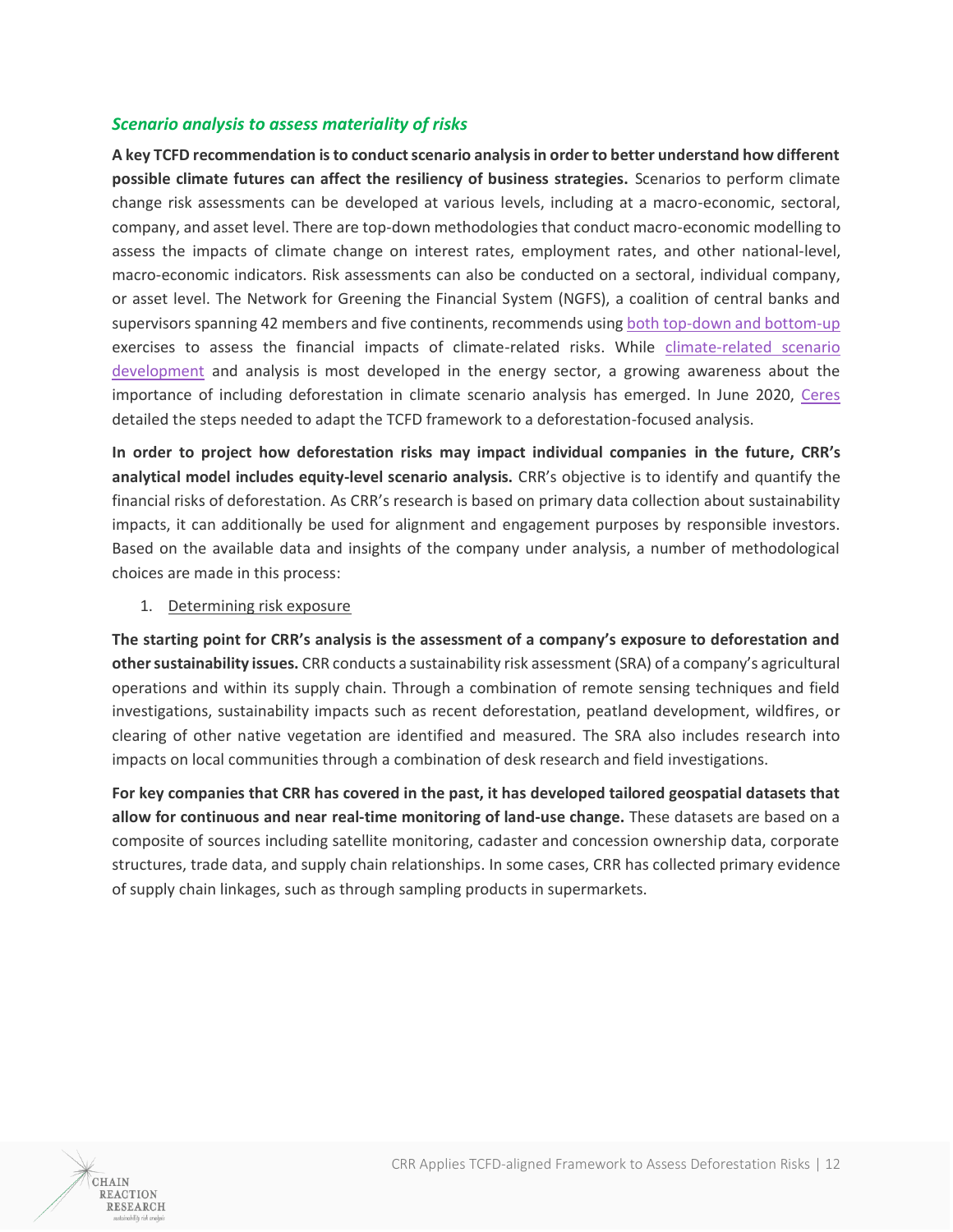*Figure 2: Image produced from in-house geospatial dataset of a meatpacker's direct and indirect supply chain*



**After CRR has identified the sustainability impacts, they function as input for the identification of a company's business risk exposure.** The framework includes a systematic assessment of the following:

- The sustainability demands of a company's clients and markets (market risk)
- The environmental and regulatory context in which a company operates (policy and legal risk)
- Public criticism and advocacy campaigns (reputational risk)
- The company's reliance on natural capital (physical risk)

Based on this assessment, CRR identifies and discusses the most salient risk categories for each company under analysis. These findings come together in a narrative about the likelihood of each risk occurring, which serves as a justification for the projections made under the various scenarios.

# 2. Defining the scenarios

CHAIN **REACTION RESEARCH** 

In order to assess a company's exposure to transition and physical risks, the TCFD recommends the use of a set of scenarios that cover a reasonable variety of future climatic conditions, both favorable and unfavorable. Generally used scenarios that serve as input for such analysis include those from the IPCC and the IEA.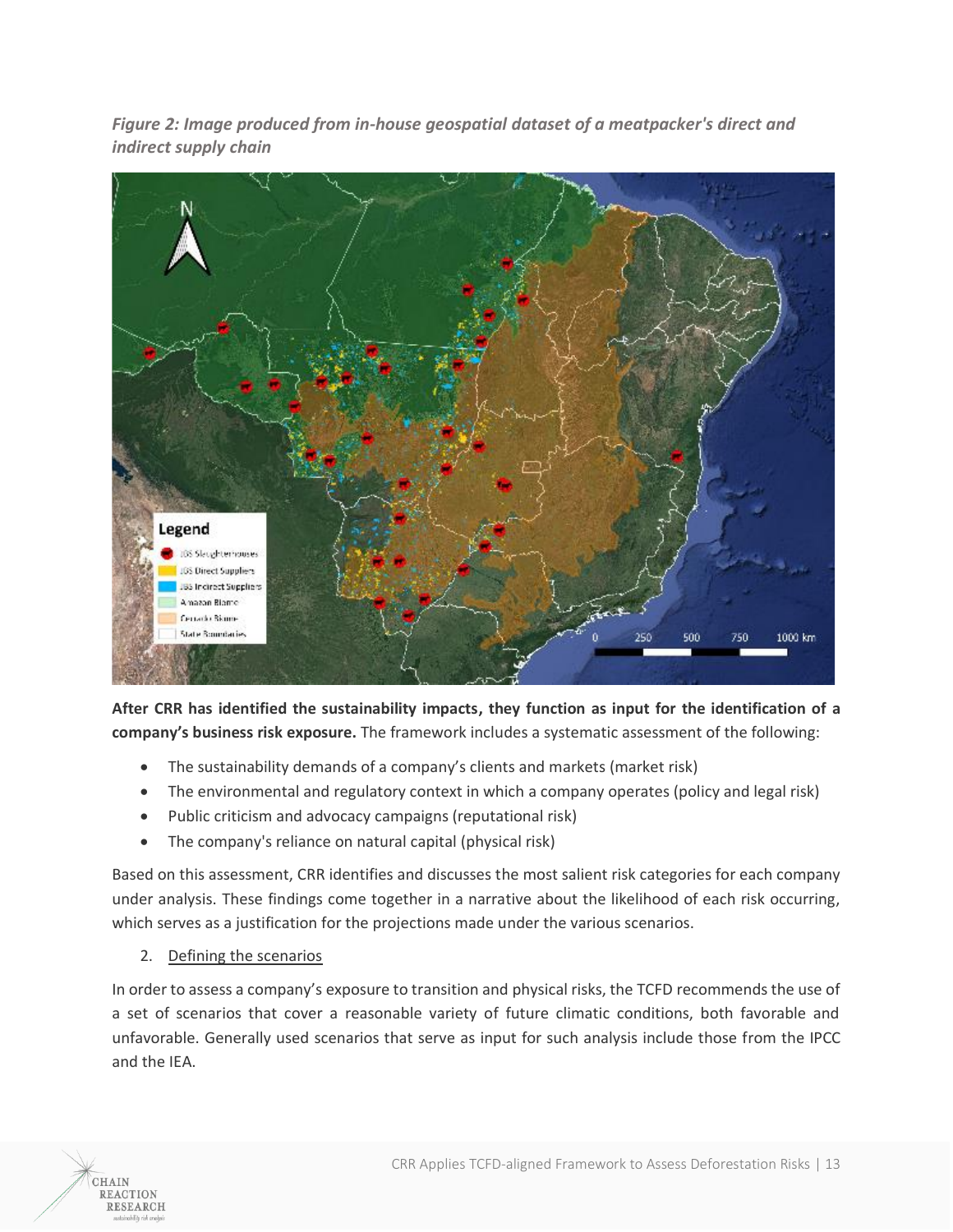**No such generally accepted scenarios are available that can be applied for equity-level deforestation analysis.** Deforestation is not a static issue. Deforestation rates fluctuate over time and differ per region. Whereas deforestation rates in the Brazilian Amazon were particularly high at the beginning of the century, the pace of destruction of the Indonesian rainforest peaked around 2010. Now, rates in Brazil have spiked again, whereas palm oil-driven deforestation in Southeast Asia has come to a near halt. The impacts of deforestation on the bottom line of individual equities also vary. A major challenge of the equity-level scope is that the environmental costs of deforestation may be externalized and physical impacts are not necessarily felt by those that deforest.

**In order to assess future deforestation impacts on companies, CRR assesses three scenarios for each identified risk: a "***low response,"* **a "***medium response"* **and a "***high response"* **scenario.** The "low response" scenario assumes a future in which historical deforestation trends continue or increase. In this scenario, evidence of deforestation does not trigger significant stakeholder responses, but may have material physical impacts such as reduced agricultural yields, difficulties sourcing critical raw materials, or damage to properties. This is presented as a "business-as-usual" scenario. The "high response" scenario assumes a global zero-deforestation future. In this scenario, evidence of deforestation triggers widespread market responses and government interventions that directly affect companies. Such responses may include supply chain exclusions, loss of legal licenses and land deeds, restrictions to important export markets, sustained public criticism, and others. Physical impacts of deforestation are largely mitigated. The "medium response" scenario assumes a future in which global deforestation rates are halved. This scenario, which sees more moderate responses, principally functions as an illustration for the scale of potential financial impacts.

| Low response scenario                 | <b>Medium response scenario</b>      | <b>High response scenario</b>      |
|---------------------------------------|--------------------------------------|------------------------------------|
| Majority of the market continues      | A segmented market response to       | A widespread market response to    |
| trade and financing despite           | evidence of unsustainable            | evidence of unsustainable          |
| evidence of unsustainable             | practices, including partial supply  | practices, including supply chain  |
| practices. No significant supply      | chain and financing exclusions,      | and financing exclusions, consumer |
| chain exclusions or consumer          | limited consumer boycotts, and       | boycotts and export market         |
| boycotts.                             | selective market restrictions.       | restrictions.                      |
| Lax enforcement of environmental      | Limited enforcement of               | Stringent enforcement of           |
| legislation in tropical forest        | environmental legislation in         | environmental legislation in       |
| countries. No sustainability criteria | tropical forest countries. Voluntary | tropical forest countries.         |
| placed on imports into consumer       | sustainability criteria for imports  | Mandatory sustainability criteria  |
| countries.                            | into consumer countries.             | for imports into consumer          |
| Significant operational impacts       | Limited operational impacts from     | countries.                         |
| from local climate change,            | local climate change, including      | No operational impacts from local  |
| including lower yields, destroyed     | slightly lower yields but land       | climate change impacts             |
| crops and reduced agricultural        | maintains agricultural suitability.  |                                    |
| suitability.                          |                                      |                                    |

# *Figure 3: Definitional inputs for CRR's deforestation scenarios*

CHAIN **REACTION RESEARCH**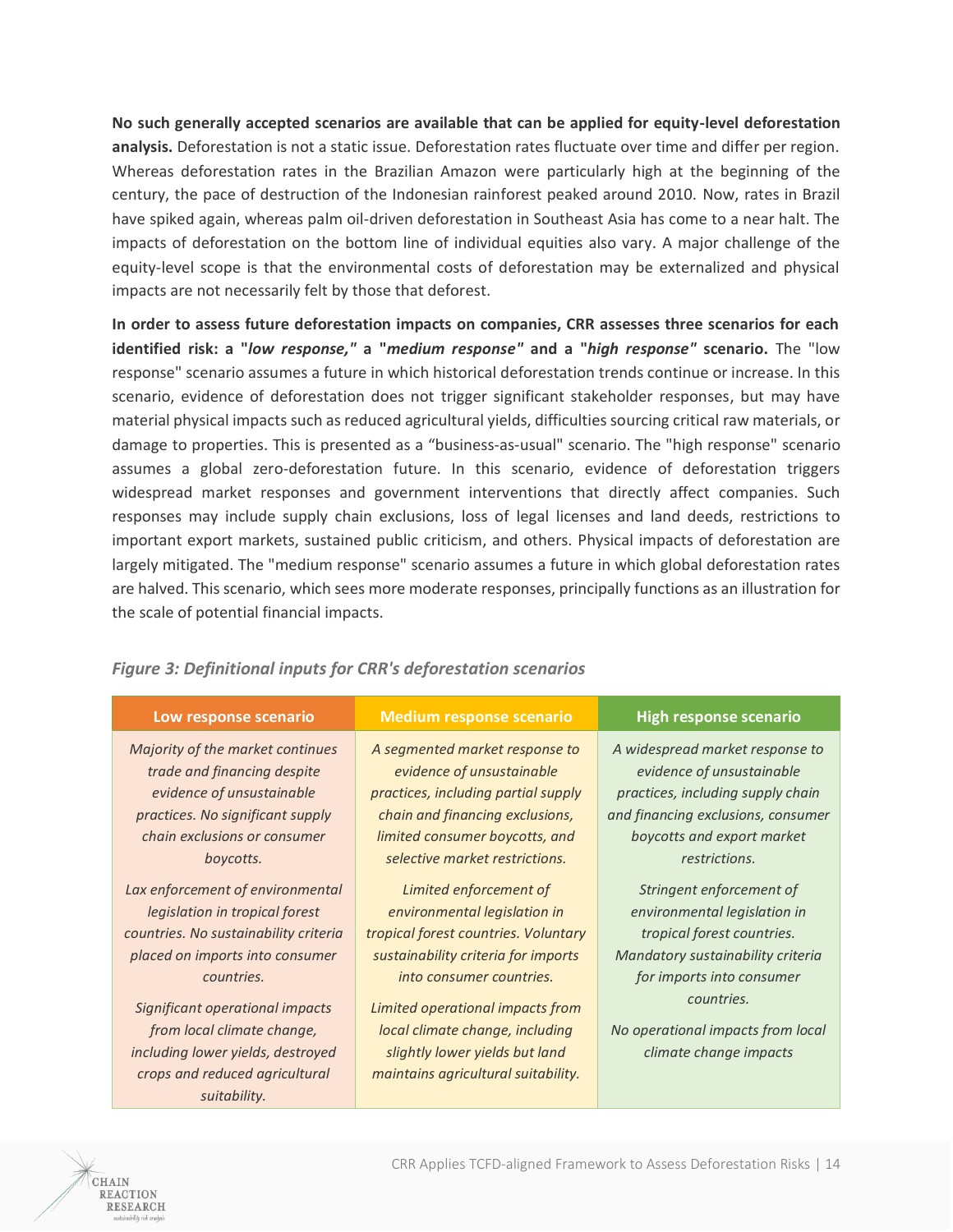## 3. Setting the metrics

The next step in CRR's model is to assess the materiality of the identified risks based on a number of financial metrics. By assessing the impacts of the scenarios on a company's financial statements and its market value, the framework allows to make quantitative projections of the deforestation impacts on a company's financial performance.

## *a. Income statement*

**Central to CRR's model is the projection of a company's "revenues at risk."** These revenues are defined as sales generated from clients or customers that may change their purchasing practices in response to evidence of deforestation, wildfires, or other sustainability issues. Such clients may include buyers with responsible sourcing policies, consumers, and export markets. When data is available, the exact share of revenues from such clients is used as the basis of the analysis. When such data is not available, the best estimations serve as input. The revenue-at-risk model is applied to the identified market risks and reputational risks.

**Secondly, the model captures potential changes in a company's cost of capital.** Such changes may occur if the company faces difficulties obtaining financing from institutions with sustainability policies. Companies can be barred from certain financiers because of their geographical location, sector presence, or being added to exclusion lists. Companies may also face difficulties obtaining green financing at favorable rates. Projections are based on policy assessments of a company's major shareholders, bondholders and loan issuers. Cost of capital is one relevant metric to calculate reputational risks.

**Thirdly, CRR evaluates deforestation impacts on operating costs.** Operating costs may increase as a result of fines, damages, legal costs, and stop-work orders issued by regulatory institutions. Companies found to illegally clear land and also those sourcing commodities from such land may face legal action from environmental enforcement agencies. In the palm oil sector, several traders have included demands for restoration and recovery in their responsible sourcing policies. Restoration of high conservation land is also a criterium for RSPO membership. Suppliers that wish to remain or re-enter NDPE supply chains can face recovery liabilities that may result in increased operating costs. To a lesser extent, companies may also incur higher operating costs as a result of more stringent implementation of sustainability policies. Operating costs are a relevant metric for regulatory and market risks.

*b. Balance sheet*

CHAIN **REACTION RESEARCH** 

**Both the transition and physical risks of deforestation can impact a company's fixed assets.** Stranded assets are an increasingly recognized risk within agricultural commodity supply chains. [Stranded land](https://chainreactionresearch.com/report/28-percent-of-indonesias-palm-oil-landbank-is-stranded/) is a salient risk in the palm oil sector, whereby large tracts of forest and peatland remain within oil palm concessions. When the market and regulatory risks of developing such lands outweigh future income, this land should be considered stranded. Farmland assets held by institutional investors may also face significant devaluations when the legality of ownership is challenged or when local climate change impacts negatively affect agronomical suitability. Companies faced with the risk of stranded assets may have to write-off significant asset values.